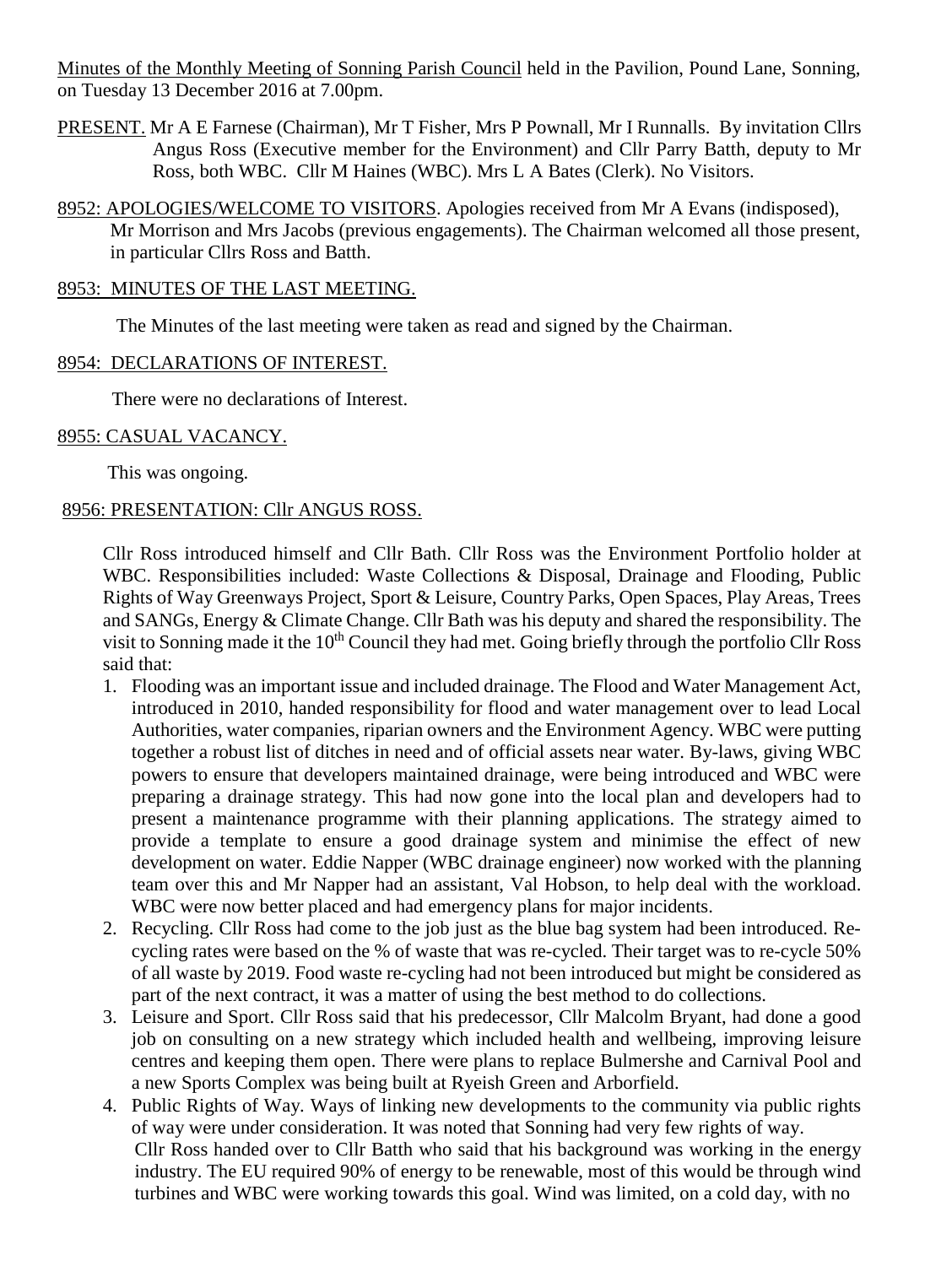wind, there would be no energy. WBC were not against renewables and were looking for projects, which would also provide an income, possibly sites for battery storage that would back up the National Grid, 2 acres could produce energy for 2 million homes. Cllr Haines asked how much it would cost for small developments and Cllr Batth said several millions. Cllr Bath said that climate change had increased the risk of flooding etc. The temperature was rising, 1 degree over the last 15 to 20 years, and the water temperature in the sea was also rising.

The Chairman said that drains and ditches in the Parish were not being maintained at the same level as in the past, perhaps due to financial restrictions. There was a suggestion that raising the Playhatch Road would solve the flooding in that area but this was unlikely and recent road works in the area had caused traffic to back up in both directions and 84 cars had tried to cross Sonning Bridge at the same time. Cllr Ross said that ditches were not the responsibility of WBC unless they adjoined land in their ownership. Cllr Haines said that the drains in Sonning were Victorian and in poor repair, many no longer went in the original direction and had the wrong slope. The Chairman asked who should drain the rivers and Cllr Ross replied that the EA worked on the theory that rivers should self-clean, however fallen trees did cause blockage but dredging was not encouraged. In 2014 the problem was that ground water was getting into the sewage system, there were lots of elements to consider.

Mr Fisher asked what Sonning could do to be greener. Cllr Ross suggested that identifying and reporting blocked drains, adopting a street for residents to litter pick and having an emergency flood plan. Val Hobson could be called in to help. The Chairman said that a recent planning application at the Great House had shown local areas at risk of flooding, and there were many, along the river. Mr Runnalls said that the road outside the Golf Club often flooded. The Chairman said that water meadows had always existed alongside rivers and took most of the flood water but these were being built on. Cllr Haines said that Woodley had introduced a wild flower area in some of its parks and Cllr Ross said that he would like to see other parishes adopting similar planting and invited Sonning to make suggestions. The Chairman said that he would like Sonning residents to do more, residents were always interested in planning applications but not a lot more. Cllr Ross suggested that welcome packs for new residents might be helpful to and Cllr Haines said that he had his own. Cllr Ross said that WBC had to try to save money, at one time Eddie Napper had 3 assistants now he only had one. The public should be encouraged to self-help and to share responsibility.

As there were no more questions Cllrs Ross and Batth took their leave and the Chairman thanked them and said that it had been most interesting to listen to what they had to say.

# 8957: CORRESPONDENCE

WBC Local Plan – Transport Consultation. This was now under way and Parishes were being urged to respond.

Bull Inn. The Clerk had been informed by Mr Stephens that the internal work being carried out on the rear apartment of the Bull did not require planning permission as there were no structural changes.

CAA Document Printing Costs. WBC would charge £3.21 per copy for a run of 800.

Request to Part Fund Bulmershe Leisure Centre. WBC had sent out their list of projects being undertaken in the area and suggested that the £49,000 CIL money allocated to Sonning might be given towards this project. It was agreed that there were several projects within Sonning that had already been identified.

Pot-hole Liguge Way. Mr Napper had repaired the hole very quickly after receiving the Clerk's request. He had however said that WBC would not pay to have a channel cut in the road hump but had no objections to SPC carrying out the work.

SCC new Chairman. Mr Travers, who had been the Club Chairman for the past three seasons had stood down and Mr Garry Phillips would take over as Chairman for the 2017 season.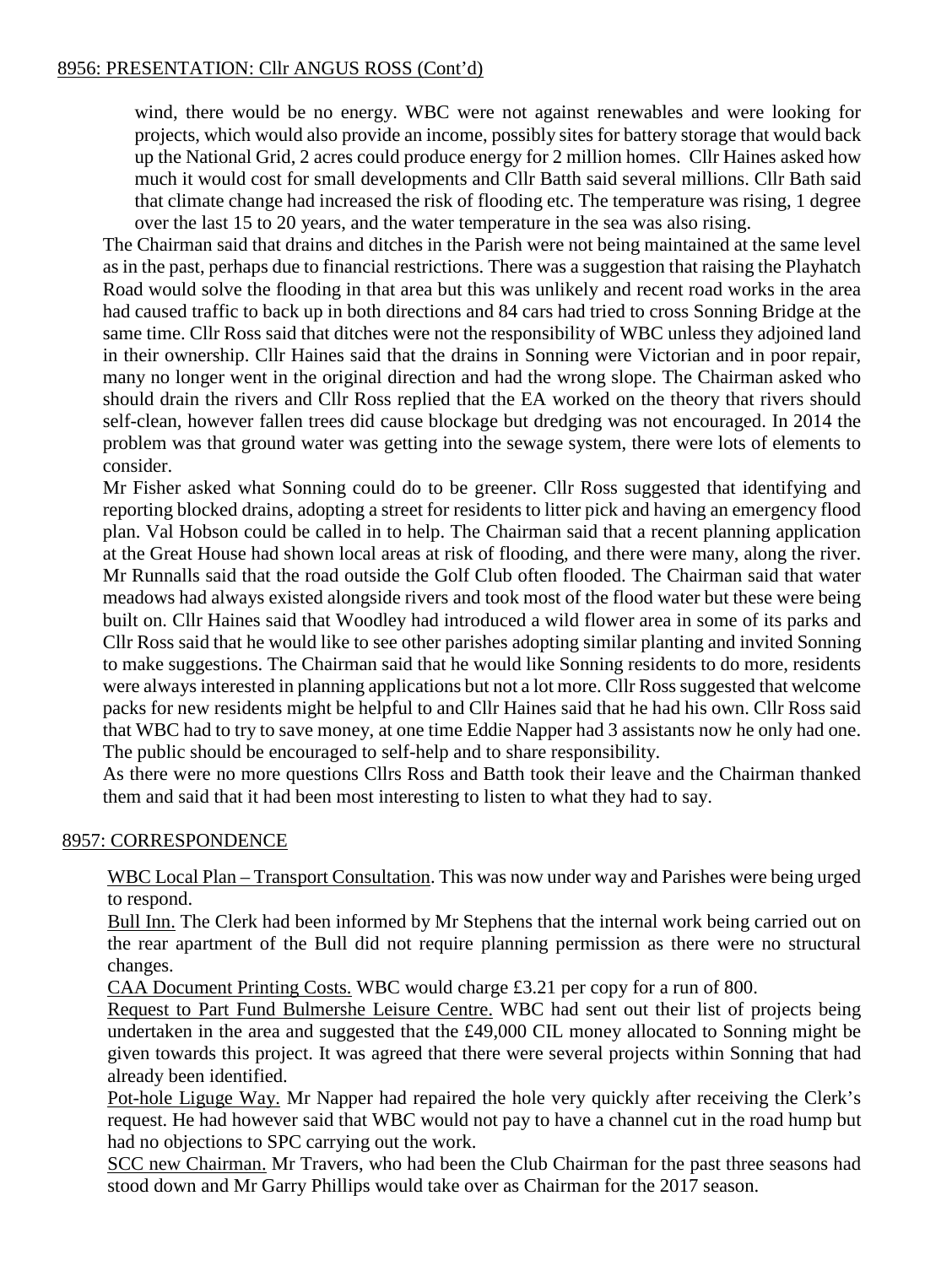#### 8957: CORRESPONDENCE (Cont'd)

WBC Local Plan – Call for Sites – Joint Meeting. The Northern Parishes had suggested a joint meeting to discuss their responses to the proposed sites in the area.

SLTC Hedge. The SLTC Chairman had congratulated the contractor for the excellent work he had done when reducing the hedge.

Shinfield Neighbourhood Plan. This had been adopted by WBC.

## 8958: PLANNING.

Report. The Chairman said that the application to extend the car park at the Great House was the greatest problem. Mr Fisher said that the joint parking group had met the manageress Julie and the CEO Rodney to discuss parking. He had explained the group's remit and shown them SPC's comment on the application. They had explained that they were in discussion with the land owner next to the mill regarding additional parking space. The Great House staff already parked in the Mill car park and Rodney, having seen the view from the Bridge understood the, loss that extending the car park represented. The Chairman said that he was also concerned about the listed cottages, which were now being used as staff accommodation, and were they fit for purpose. The Clerk would ask Mr Stephens.

**The following applications were on going**)**:** Reading Blue Coat School Sonning Lane (152342- F/2014/2319) split decision: Holme Park Farm House, Holme Park Farm Lane (153218): Chestnut House Mustard Lane (161970): South Meadow Cottage (161434). Pavilion, Recreation Ground (162872).

**The following applications had been approved**: 31 Old Bath Road (160624): 20 Old Bath Road (161638): Microsoft Campus Thames Valley Park (161733): Reading Blue Coat School (161860) F/2014/2319.

**The following applications had been refused**. There were no refusals.

**The following new applications had been received.** Inniscara 15 Holmemoor Drive (163105). Front and rear single storey extensions, front and rear two storey extensions and conversion of existing loft to provide additional habitable accommodation: The Great House at Sonning (161332). Proposed 18 space extension to existing 'lower' car park: 9 Glebe Lane (163088). Single storey front extension and porch extension to dwelling: 31 West Drive (163113. Erection of a part two storey, part single storey front extensions to dwelling: The Old School House (163053). Listed Building consent for the erection of 1m -high reclaimed cast iron hurdles to form a fence along 10m of south-east boundary, to include a cast iron gate, installation of a 1350mm - wide reclaimed brick path from gate to the top of existing brick steps in front garden( part retrospective): 32 Sonning Meadows (163244). Proposed erection of a single storey rear extension to dwelling amendment to previous consent 160981.Part retrospective: 37 Pound Lane (163258). Proposed erection of two storey rear extension and demolition of existing conservatory: Sonning Church of England Primary School (163312). Remove condition 4 of planning consent 161037 for the demolition of existing staff toilets, new extension and internal alterations to form new secure entrance and reception area and new staff and disabled toilet; external works to form new parking layout and safer access. Condition 4 relates to parking and turning space: O/S Turntrees, 11 Hawthorn Way (163286) Consultation from Openreach for the intended installation of a cabinet, box, pillar, pedestal or similar apparatus which does not exceed 1.8 metres in height or where the ground or base area does not exceed 1.5 square metres.

#### 8959: CONSERVATION AREA ASSESSMENT.

There was nothing new to report and it was assumed that the WBC executive would sign it off in the new-year.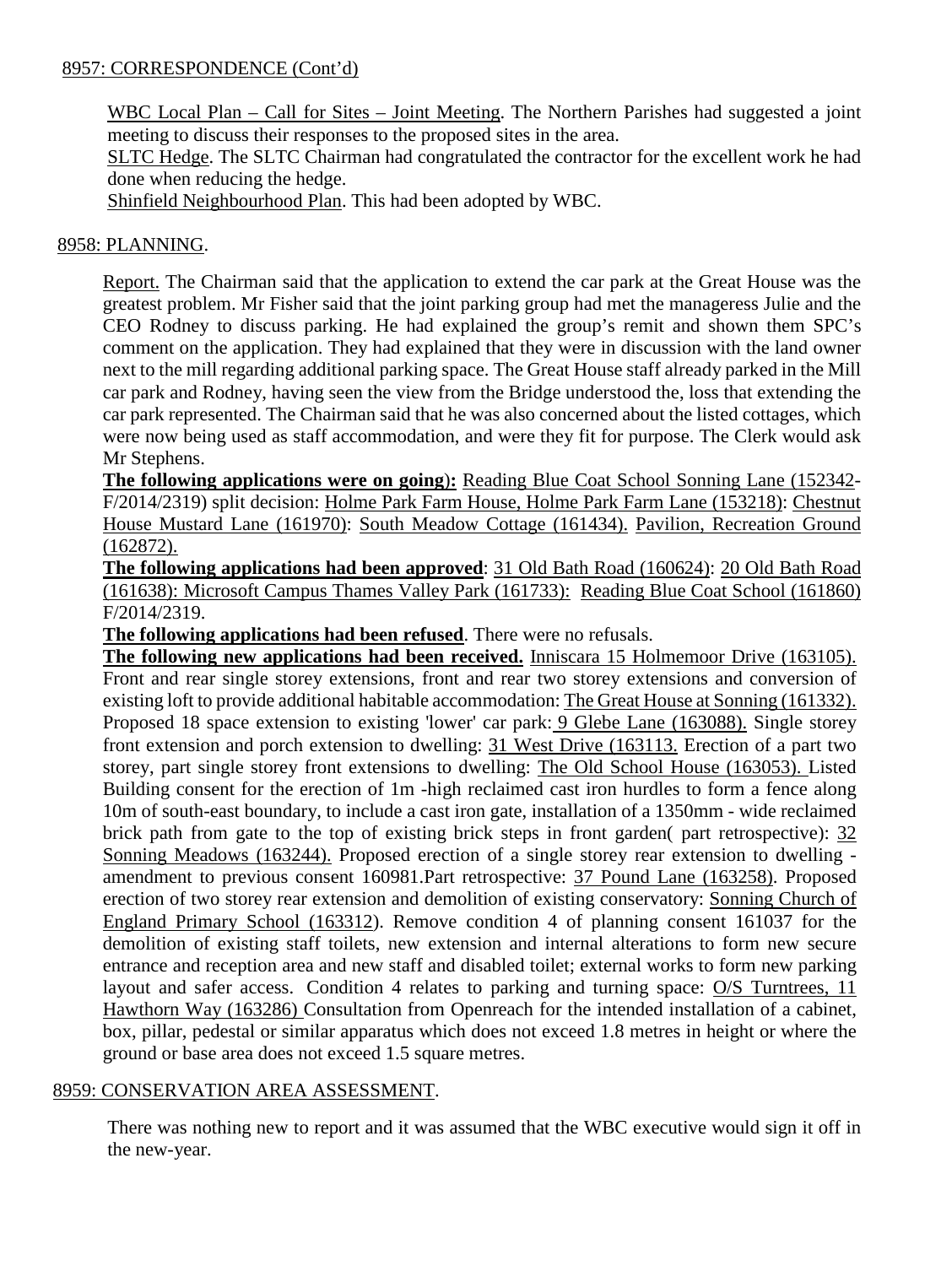# 8960: QUESTIONS FOR BOROUGH COUNCILLOR.

Cllr Haines said that there was no new information about the Bridge. Plans to raise the Playhatch Road had been delayed due to lack of funds. Mr Fisher said that the point had been made to OCC that Berry Brook backed up and Mr Runnalls said that the planned culverts under the raised road would become blocked.

#### 8961: PARISHIONER QUESTIONS

There were no questions from parishioners.

## 8962: FINANCE.

.

- a) Report. The Clerk had prepared a report which was noted.
- b) Payment of Accounts Mr Fisher proposed and Mr Runnalls seconded making the following payments and these were unanimously approved.

| Date      | Chq. | Name         | Service item | Gross   | <b>VAT</b> | <b>Net</b> | Committee        | Sub-Comm.  |
|-----------|------|--------------|--------------|---------|------------|------------|------------------|------------|
| 11 Nov 16 | 339  | Henley lands | Main Mow     | 245.00  | 0.00       | 245.00     | REC.             | Main Mow   |
| 11 Nov 16 | 339  | Henley lands | Drain        | 1675.00 | 0.00       | 1675.00    | REC.             | Misc.      |
| 11 Nov 16 | 340  | K Trimmings  | Litter       | 2324.98 | 00.00      | 2324.98    | <b>HIGHWAYS</b>  | Litter     |
| 11 Nov 16 | 341  | L A Bates    | Honorarium   | 718.58  | 119.76     | 598.82     | <b>CLERK</b>     | Honorarium |
| 11 Nov 16 | 341  | L A Bates    | Tel.         | 40.00   | 00.00      | 40.00      | <b>ADMIN</b>     | Tel        |
| 11 Nov 16 | 342  | Inland Rev.  | Tax          | 157.55  | 0.00       | 157.55     | <b>CLERK</b>     | Tax        |
| 11 Nov 16 | 343  | ISS          | Dog Bins     | 104.00  | 17.33      | 86.67      | <b>AMENITIES</b> | Dog Bins   |
| 18 Nov 16 | 344  | <b>WBC</b>   | New Lights   | 2133.44 | 355.57     | 1777.87    | <b>LIGHTING</b>  | New Lights |
|           |      |              | <b>Total</b> | 7398.55 | 492.66     | 6905.89    |                  |            |

#### PAYMENT OF ACCOUNTS DECEMBER '16 (1 TO 30 NOV)

- c) Draft Budget/Report. The Clerk had prepared a draft Budget together with the monthly report for comparison. Councillors would consider the draft budget and bring any revisions to the January meeting ready to approve the 2017/18 Precept.
- d) Allocation of CIL Funds. This would be discussed at the January meeting.

# 8963: HIGHWAYS.

Electrical Speed Indicators. Mr Fisher would arrange to meet Mr Horton together with the Chairman to agree positions for the indicators. WBC had confirmed that CIL funds could be used for speed signs. Mr Fisher agreed to obtain the details from Mr Evans and progress ordering the speed signs. Lorry Watch. There was no update. Mr Runnalls said that more lorries were using Charvil Lane and Thames Street. The Chairman would ask his contact if the police would allow information from the Bridge cameras to be used by SPC.

# 8964: RECREATION AND ENVIRONMENT W.G.

- a) Safety Checks. Mrs Pownall had checked the equipment and everything was fine.
- b) Security. Mrs Pownall proposed purchasing a security system for £100 plus VAT, Mr Runnalls seconded and this was unanimously approved. A 4G version might be purchased at a later date.
- c) Playground Equipment and Walkways. Proludic would install these over the weekend 17/18 December.